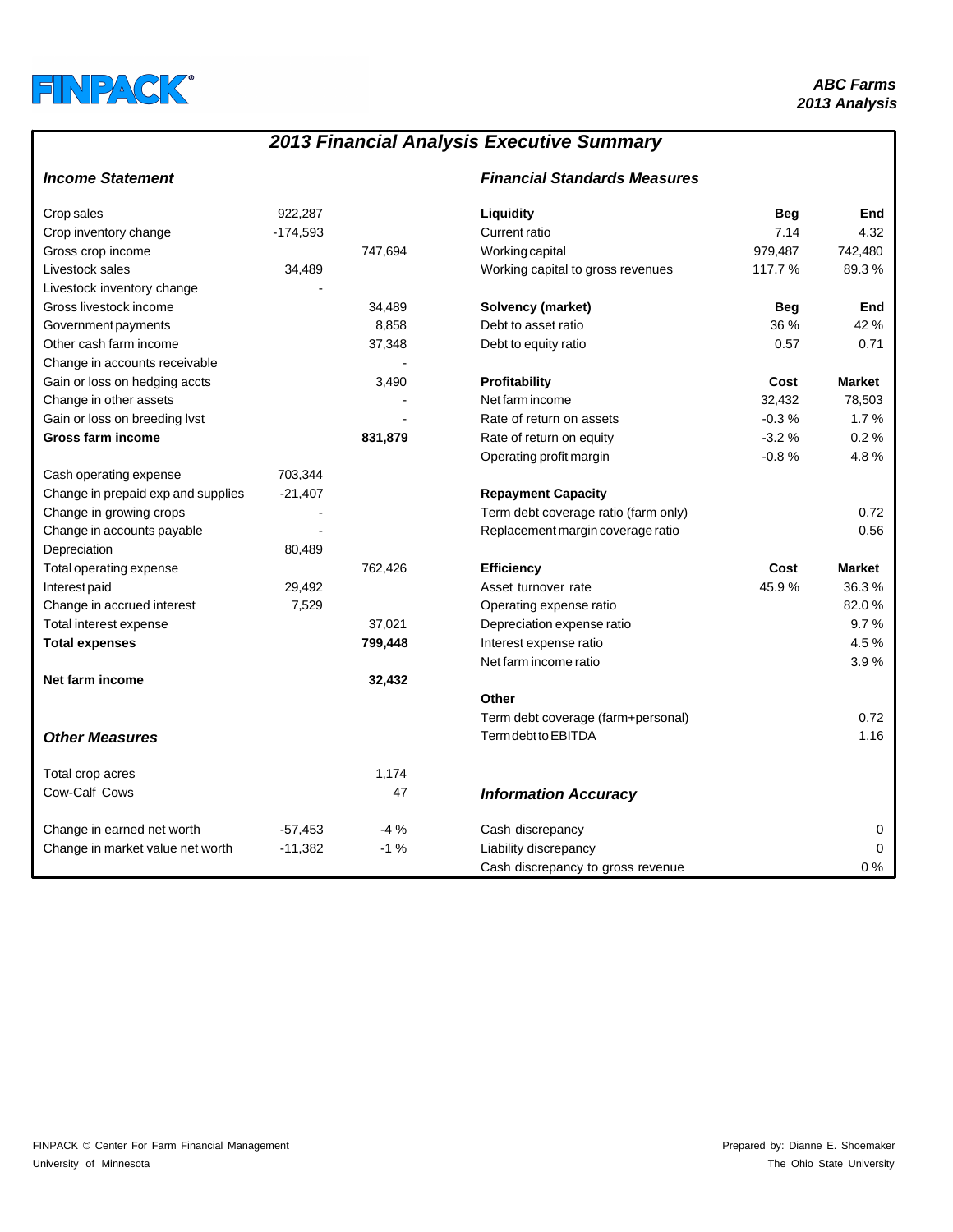### *Income Statement*

| <i><b>Income</b></i>      | Quantity   | Price       | Amount  | Expense        | Amount |
|---------------------------|------------|-------------|---------|----------------|--------|
| Corn                      | 94.750 bu. | 6.09/bu.    | 577.255 | Seed           |        |
| Soybeans                  | 25,592 bu. | 13.48/bu.   | 345,032 | Corn           | 78,922 |
| Beef Calves               | 39 head    | 149.22/cwt. | 34,489  | SB             | 32,442 |
| Cull breeding livestock   |            |             |         | Fertilizer     |        |
| Cull cows                 |            |             | 1,533   | Corn           | 91,870 |
| Direct & CC govt payments |            |             |         | Sovbeans       | 23,490 |
| Corn                      |            |             | 4,568   | Hay            | 320    |
| <b>SB</b>                 |            |             | 4.290   | Crop chemicals |        |
| Custom work income        |            |             | 13,598  | Corn           | 19,712 |
| Patronage dividends, cash |            |             | 3,248   | SВ             | 18,270 |
| Crop insurance income     |            |             |         | Hav            | 235    |
| Corn                      |            |             | 7,215   | Crop insurance |        |
| <b>SB</b>                 |            |             | 921.ا   | Corn           | 14,168 |
| Other farm income         |            |             | 9,833   | Sovbeans       | 13,810 |

| Income                                                                                | Quantity                            | Price                                | Amount                       | <b>Expense</b>                          |                                                                 |                               | Amount                         |
|---------------------------------------------------------------------------------------|-------------------------------------|--------------------------------------|------------------------------|-----------------------------------------|-----------------------------------------------------------------|-------------------------------|--------------------------------|
| Corn<br>Soybeans<br><b>Beef Calves</b><br>Cull breeding livestock                     | 94,750 bu.<br>25,592 bu.<br>39 head | 6.09/bu.<br>13.48/bu.<br>149.22/cwt. | 577,255<br>345,032<br>34,489 | Seed<br>Corn<br><b>SB</b><br>Fertilizer |                                                                 |                               | 78,922<br>32,442               |
| Cull cows<br>Direct & CC govt payments<br>Corn                                        |                                     |                                      | 1,533<br>4,568               | Corn<br>Hay                             | Soybeans                                                        |                               | 91,870<br>23,490<br>320        |
| <b>SB</b><br>Custom work income<br>Patronage dividends, cash<br>Crop insurance income |                                     |                                      | 4,290<br>13,598<br>3,248     | Corn<br><b>SB</b><br>Hay                | Crop chemicals                                                  |                               | 19,712<br>18,270<br>235        |
| Corn<br><b>SB</b><br>Other farm income                                                |                                     |                                      | 7,215<br>1,921<br>9,833      | Corn                                    | Crop insurance<br>Soybeans                                      |                               | 14,168<br>13,810               |
|                                                                                       |                                     |                                      |                              | Corn<br>Storage                         | Drying expense                                                  |                               | 8,846                          |
|                                                                                       |                                     |                                      |                              | Corn                                    | <b>Crop Consultants</b><br>Crop Marketing<br>Crop Miscellaneous |                               | 462<br>6,972<br>3,111<br>3,523 |
|                                                                                       |                                     |                                      |                              |                                         | Purchased feed<br>Protein Vit, Protein<br>Grass Hay, Hay        |                               | 2,448<br>2,055                 |
|                                                                                       |                                     |                                      |                              | Supplies<br>Interest                    | Veterinary<br>Livestock Marketing                               |                               | 1,701<br>1,452<br>249          |
|                                                                                       |                                     |                                      |                              |                                         | 4NB-4th Ntl Opr<br>John Deere Credit-Combi<br>Parents-Farm      |                               | 12,859<br>51<br>8,869          |
|                                                                                       |                                     |                                      |                              | Fuel & oil                              | 4NB-Machinery<br>Ford Credit-Truck                              |                               | 6,292<br>1,421                 |
|                                                                                       |                                     |                                      |                              | Corn<br>SB<br>Hay                       |                                                                 |                               | 16,705<br>11,515<br>436        |
|                                                                                       |                                     |                                      |                              | Repairs<br>Corn<br>SB                   |                                                                 |                               | 20,537<br>13,870<br>672        |
|                                                                                       |                                     |                                      |                              | Hay<br>Cattle<br>Corn                   | Custom hire                                                     |                               | 2,961<br>4,004                 |
|                                                                                       |                                     |                                      |                              | <b>SB</b><br>Hay<br>Land rent           |                                                                 |                               | 3,027<br>1,002                 |
|                                                                                       |                                     |                                      |                              | Corn<br><b>SB</b>                       | Real estate taxes                                               |                               | 152,152<br>127,890<br>3,535    |
|                                                                                       |                                     |                                      |                              | Utilities                               | Farm insurance<br>Miscellaneous                                 |                               | 10,357<br>5,246<br>5,377       |
| Gross cash income                                                                     |                                     |                                      | 1,002,982                    |                                         | Total cash expense<br>Net cash income                           |                               | 732,836<br>270,146             |
| <b>Inventory Changes</b><br>Prepaids and supplies<br>Hedging gains or losses          | Beginning<br>Inventory<br>112,225   | Purchases/<br>Deposits               |                              | Sales/<br>Withdrawals                   | Ending<br>Inventory<br>133,632                                  | Inventory<br>Change<br>21,407 |                                |
| Crops and feed<br>Breeding livestock                                                  | 2,733<br>958,592<br>27,732          |                                      | 6,510                        | 10,000<br>$\overline{\phantom{a}}$      | 2,733<br>783,999<br>27,732                                      | 3,490<br>$-174,593$           |                                |

| <b>Inventory Changes</b><br>Prepaids and supplies<br>Hedging gains or losses<br>Crops and feed<br><b>Breeding livestock</b><br>Accrued interest | Beginning<br>Inventory<br>112,225<br>2,733<br>958,592<br>27,732<br>9,630 | Purchases/<br><b>Deposits</b><br>6,510 | Sales/<br>Withdrawals<br>10,000                               | Ending<br>Inventory<br>133,632<br>2,733<br>783,999<br>27,732<br>17.160 | Inventory<br>Change<br>21,407<br>3,490<br>$-174,593$<br>$-7,529$ |                       |
|-------------------------------------------------------------------------------------------------------------------------------------------------|--------------------------------------------------------------------------|----------------------------------------|---------------------------------------------------------------|------------------------------------------------------------------------|------------------------------------------------------------------|-----------------------|
| Total inventory change<br>Net operating profit                                                                                                  |                                                                          |                                        |                                                               |                                                                        |                                                                  | $-157,225$<br>112.921 |
| <b>Depreciation</b><br>Machinery and equipment<br>Titled vehicles<br>Buildings and improvement<br>Total depreciation                            | Beginning<br>Inventory<br>380,229<br>17.841<br>44,797                    | Purchases<br>375,500                   | Sales<br>$\overline{\phantom{0}}$<br>$\overline{\phantom{0}}$ | Ending<br>Inventory<br>680.156<br>15,165<br>42,557                     | Depreciation<br>$-75,573$<br>$-2,676$<br>$-2,240$                | $-80.489$             |

### **Net farm income 32,432**

FINPACK © Center For Farm Financial Management **Prepared by: Dianne E. Shoemaker** Prepared by: Dianne E. Shoemaker University of Minnesota **The Ohio State University** The Ohio State University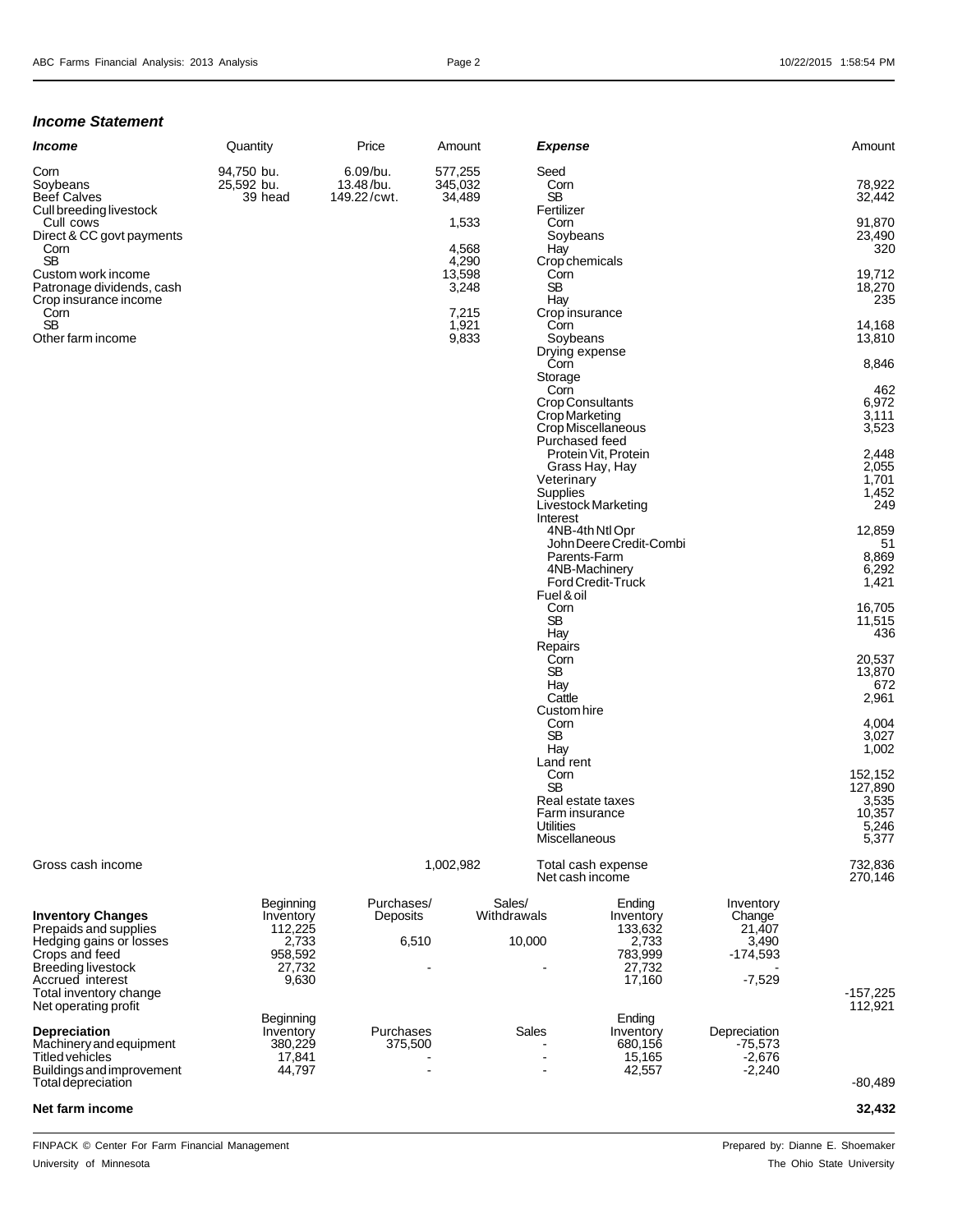|     | <b>Profitability Measures</b>                    |           | Cost         | <b>Market</b> |     | <b>Statement of Owner's Equity</b>       |           |           |
|-----|--------------------------------------------------|-----------|--------------|---------------|-----|------------------------------------------|-----------|-----------|
| (A) | Net farm income from operations                  |           | 32,432       | 78,503        | (a) | Beginning net worth                      |           | 1,515,998 |
|     | Rate of return on assets                         | (E/F)     | $-0.3%$      | 1.7%          |     |                                          |           |           |
|     | Rate of return on equity                         | (G/H)     | $-3.2%$      | 0.2%          |     | Net farm income                          |           | 32,432    |
|     | Operating profit margin                          | (E/I)     | $-0.8%$      | 4.8%          |     | Personal income                          | $(+)$     | 17,067    |
|     | Asset turnover rate                              | (I/F)     | 45.9%        | 36.3%         |     | Family living expense                    | $(-)$     | 65,500    |
|     | <b>EBITDA</b>                                    |           | 149,942      | 196,013       |     | Income taxes accrued                     | $(-)$     | 38,452    |
|     |                                                  |           |              |               |     | Change in personal assets                | $(+)$     | $-3,000$  |
| (B) | Change in market valuation                       |           |              | 46,071        |     | Change in nonfarm accounts payable       | $(+)$     |           |
|     | (C) Interest expense                             |           | 37,021       | 37,021        |     | (b) Total change in retained earnings    | $(=)$     | $-57,453$ |
|     | <sup>(D)</sup> Value of unpaid oper labor & mgmt |           | 75,670       | 75,670        |     |                                          |           |           |
| (E) | Return on farm assets                            | $(A+C-D)$ | $-6,217$     | 39,854        |     | Change in market value of capital assets |           | $-10,990$ |
| (F) | Average farm assets                              |           | 1,800,661    | 2,277,759     |     | Change in deferred liabilities           |           | $-57,061$ |
|     | (G) Return on farm equity                        | $(A-D)$   | $-43,239$    | 2,833         | (d) | Total change in market valuation         | $\equiv$  | 46,071    |
|     | (H) Average farm net worth                       |           | 1,356,127    | 1,388,088     |     |                                          |           |           |
| (1) | Value of farm production                         |           | 827,376      | 827,376       | (e) | Total change in net worth                | $(b+d)$   | $-11,382$ |
|     |                                                  |           |              |               |     | Ending net worth                         |           | 1,504,616 |
|     | <b>Liquidity Measures</b>                        |           | <b>Begin</b> | End           |     |                                          |           |           |
|     |                                                  |           |              |               |     | <b>Statement of Cash Flows</b>           |           |           |
| (J) | <b>Current assets</b>                            |           | 1,139,129    | 965.943       |     |                                          |           |           |
| (K) | <b>Current liabilities</b>                       |           | 159,642      | 223,464       | (f) | Beginning cash balance (farm & personal) |           | 65,579    |
|     | Current ratio                                    | (J/K)     | 7.14         | 4.32          |     | Gross cash farm income                   |           | 1,002,982 |
|     | Working capital                                  | $(J-K)$   | 979,487      | 742,480       |     | Cash farm expenses                       | $(-)$     | 732,836   |
|     | Working capital to gross revenues                |           | 117.7 %      | 89.3%         |     | Net cash from hedging transactions       | $(+)$     | 3,490     |
|     |                                                  |           |              |               | (g) | Cash provided by operating activities    | $(=)$     | 273,636   |
|     | <b>Solvency Measures (Market)</b>                |           | <b>Begin</b> | End           |     | Sale of capital assets                   |           |           |
|     |                                                  |           |              |               |     | Purchase of machinery and equipment      |           |           |
| (L) | <b>Total assets</b>                              |           | 2,353,705    | 2,506,540     |     | Combine                                  | $(\cdot)$ | 250,500   |
|     | (M) Total liabilities                            |           | 837,707      | 1,001,925     |     | Tractor                                  | $(-)$     | 125,000   |
|     | Net worth                                        | $(L-M)$   | 1,515,998    | 1,504,616     |     | Purchase of personal assets              | $(-)$     | 45,000    |

| <b>Net worth change</b>     |       | -11.902 |     | $\cdots$ | Cash provided by investing activities | $\sqrt{-1}$ | -420,000 |
|-----------------------------|-------|---------|-----|----------|---------------------------------------|-------------|----------|
| Current debt to assets      | (K/J) | 14%     | 23% |          | Money borrowed                        |             | 363.761  |
| Intermediate debt to assets |       | 8 %     | 25% |          | Principal payments                    | $(-1)$      | 150.012  |
| Long term debt to assets    |       | 24%     | 23% |          | <b>Personal income</b>                | $(+)$       | 17.067   |
| Personal debt to assets     |       | 23%     | 17% |          | Family living expense                 | $(-)$       | 65,500   |
| Total debt to assets ratio  | (M/L) | 36 %    | 40% |          | Income taxes paid                     | $(-)$       | 38.452   |
|                             |       |         |     |          |                                       |             |          |

|     | Net farm income from operations |           | 32,432    |
|-----|---------------------------------|-----------|-----------|
|     | Depreciation                    | $(+)$     | 80,489    |
|     | <b>Personal income</b>          | $(+)$     | 17,067    |
|     | Family living expense           | $(\cdot)$ | 65.500    |
|     | Income taxes accrued            | $(\cdot)$ | 38,452    |
|     | Interest on term debt           | $(+)$     | 14.011    |
| (N) | Capital debt repayment capacity | $(=)$     | 40.047    |
| (O) | Scheduled term debt payments    |           | 55,667    |
| (P) | Capital debt repayment margin   | $(N-O)$   | $-15,620$ |
| (Q) | Cash replacement allowance      |           | 15,459    |
|     | Replacement margin              | (P-Q)     | $-31,079$ |
|     | Term debt coverage ratio        | (N/O)     | 0.72      |
|     | Replacement coverage ratio      | $(N/O+Q)$ | 0.56      |
|     |                                 |           |           |

# *Profitability Measures Cost Market Statement of Owner's Equity*

| Net farm income from operations   |           | 32,432       | 78,503     | (a) | Beginning net worth                      |                   | 1,515,998  |
|-----------------------------------|-----------|--------------|------------|-----|------------------------------------------|-------------------|------------|
| Rate of return on assets          | (E/F)     | $-0.3%$      | 1.7%       |     |                                          |                   |            |
| Rate of return on equity          | (G/H)     | $-3.2%$      | 0.2%       |     | Net farm income                          |                   | 32,432     |
| Operating profit margin           | (E/I)     | $-0.8%$      | 4.8%       |     | Personal income                          | $(+)$             | 17,067     |
| Asset turnover rate               | (I/F)     | 45.9%        | 36.3%      |     | Family living expense                    | $(\cdot)$         | 65,500     |
| <b>EBITDA</b>                     |           | 149,942      | 196,013    |     | Income taxes accrued                     | $(\cdot)$         | 38,452     |
|                                   |           |              |            |     | Change in personal assets                | $(+)$             | $-3,000$   |
| Change in market valuation        |           |              | 46,071     |     | Change in nonfarm accounts payable       | $^{(+)}$          |            |
| Interest expense                  |           | 37,021       | 37,021     | (b) | Total change in retained earnings        | $(=)$             | $-57,453$  |
| Value of unpaid oper labor & mgmt |           | 75,670       | 75,670     |     |                                          |                   |            |
| Return on farm assets             | $(A+C-D)$ | $-6,217$     | 39,854     |     | Change in market value of capital assets |                   | $-10,990$  |
| Average farm assets               |           | 1,800,661    | 2,277,759  |     | Change in deferred liabilities           |                   | $-57,061$  |
| Return on farm equity             | $(A-D)$   | $-43,239$    | 2,833      | (d) | Total change in market valuation         | $\qquad \qquad =$ | 46,071     |
| Average farm net worth            |           | 1,356,127    | 1,388,088  |     |                                          |                   |            |
| Value of farm production          |           | 827,376      | 827,376    | (e) | Total change in net worth                | $(b+d)$           | $-11,382$  |
|                                   |           |              |            |     | Ending net worth                         |                   | 1,504,616  |
| <b>Liquidity Measures</b>         |           | <b>Begin</b> | <b>End</b> |     |                                          |                   |            |
|                                   |           |              |            |     | <b>Statement of Cash Flows</b>           |                   |            |
| <b>Current assets</b>             |           | 1,139,129    | 965,943    |     |                                          |                   |            |
| <b>Current liabilities</b>        |           | 159,642      | 223,464    | (f) | Beginning cash balance (farm & personal) |                   | 65,579     |
| <b>Current ratio</b>              | (J/K)     | 7.14         | 4.32       |     | Gross cash farm income                   |                   | 1,002,982  |
| Working capital                   | $(J-K)$   | 979,487      | 742,480    |     | Cash farm expenses                       | $(\cdot)$         | 732,836    |
| Working capital to gross revenues |           | 117.7%       | 89.3%      |     | Net cash from hedging transactions       | $(+)$             | 3,490      |
|                                   |           |              |            | (g) | Cash provided by operating activities    | $(=)$             | 273,636    |
| <b>Solvency Measures (Market)</b> |           | <b>Begin</b> | <b>End</b> |     | Sale of capital assets                   |                   |            |
|                                   |           |              |            |     | Purchase of machinery and equipment      |                   |            |
| <b>Total assets</b>               |           | 2,353,705    | 2,506,540  |     | Combine                                  | $(\cdot)$         | 250,500    |
| <b>Total liabilities</b>          |           | 837,707      | 1,001,925  |     | Tractor                                  | $(\cdot)$         | 125,000    |
| Net worth                         | $(L-M)$   | 1,515,998    | 1,504,616  |     | Purchase of personal assets              | $(\cdot)$         | 45,000     |
| Net worth change                  |           |              | $-11,382$  | (h) | Cash provided by investing activities    | $(=)$             | $-420,500$ |
| Current debt to assets            | (K/J)     | 14 %         | 23 %       |     | Money borrowed                           |                   | 363,761    |
| Intermediate debt to assets       |           | $8\ \%$      | 25 %       |     | Principal payments                       | $(\cdot)$         | 150,012    |
| Long term debt to assets          |           | 24 %         | 23 %       |     | <b>Personal income</b>                   | $^{(+)}$          | 17,067     |
| Personal debt to assets           |           | 23 %         | 17%        |     | Family living expense                    | $(\cdot)$         | 65,500     |
| Total debt to assets ratio        | (M/L)     | 36 %         | 40 %       |     | Income taxes paid                        | $(\cdot)$         | 38,452     |
|                                   |           |              |            | (i) | Cash provided by financing activities    | $(=)$             | 126,864    |
| <b>Repayment Capacity</b>         |           |              |            |     | Net change in cash                       | $(g+h+i)$         | $-20,000$  |
|                                   |           |              |            |     | Ending cash balance (farm and personal)  |                   | 45,579     |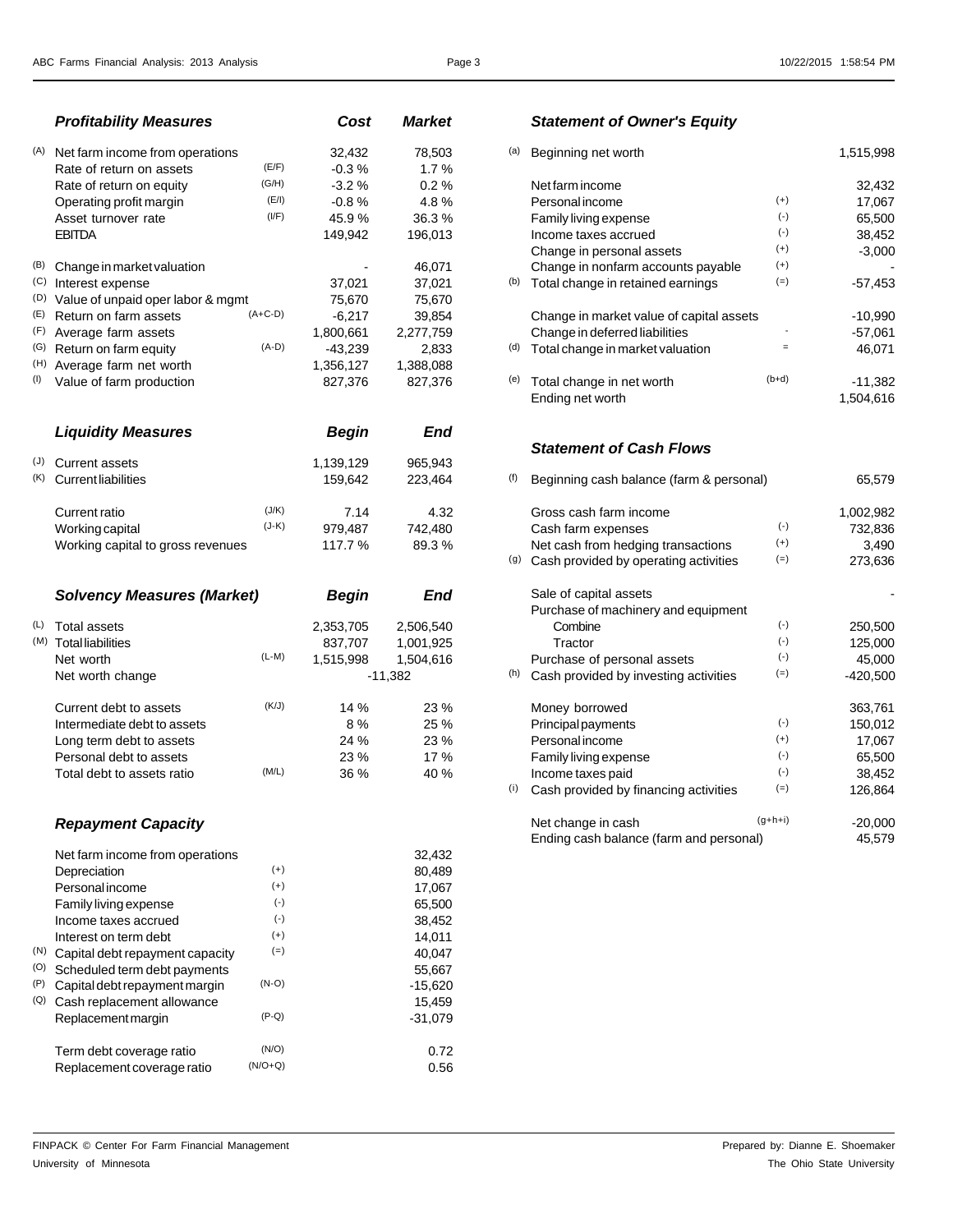| Total acres owned                       |       | <b>Cow-Calf Cows</b> |
|-----------------------------------------|-------|----------------------|
| Total crop acres                        | 1.174 | Number of cows       |
| Crop acres owned                        | 98    | Pregnancy perce      |
| Crop acres cash rented                  | 1.076 | Calving percenta     |
| Crop acres share rented                 |       | Weaning percent      |
| Percent crop acres owned                | 8%    | Calves sold per      |
|                                         |       | Average weaning      |
| Machinery investment/crop acre (cost)   | 466   | Lb. weaned/expo      |
| Machinery investment/crop acre (market) | 545   | Ava wat/ Beef Ca     |

| <b>Acres</b> | Yield     |
|--------------|-----------|
|              |           |
| 30.0         | 177.0 bu. |
| 586.0        | 177.0 bu. |
|              |           |
| 32.0         | 49.0 bu.  |
| 490.0        | 49.0 bu.  |
| 36.0         | $1.9$ ton |
|              |           |

### *Crop Summary Livestock Summary*

| Total acres owned                       |       | <b>Cow-Calf Cows</b>      |      |
|-----------------------------------------|-------|---------------------------|------|
| Total crop acres                        | 1.174 | Number of cows            | 47.0 |
| Crop acres owned                        | 98    | Pregnancy percentage      | 97.9 |
| Crop acres cash rented                  | 1.076 | Calving percentage        | 97.9 |
| Crop acres share rented                 |       | Weaning percentage        | 87.2 |
| Percent crop acres owned                | 8%    | Calves sold per cow       | 0.83 |
|                                         |       | Average weaning weight    | 495  |
| Machinery investment/crop acre (cost)   | 466   | Lb. weaned/exposed female | 432  |
| Machinery investment/crop acre (market) | 545   | Avg wgt/ Beef Calves sold | 593  |
|                                         |       |                           |      |

# *Labor Summary*

| Total unpaid labor hours          | 3,000  |
|-----------------------------------|--------|
| Total hired labor hours           | 500    |
| Total farm labor hours            | 3,500  |
| Value of farm production per hour | 236.39 |
| Net farm income per unpaid hour   | 10.81  |
| Average hourly hired labor wage   |        |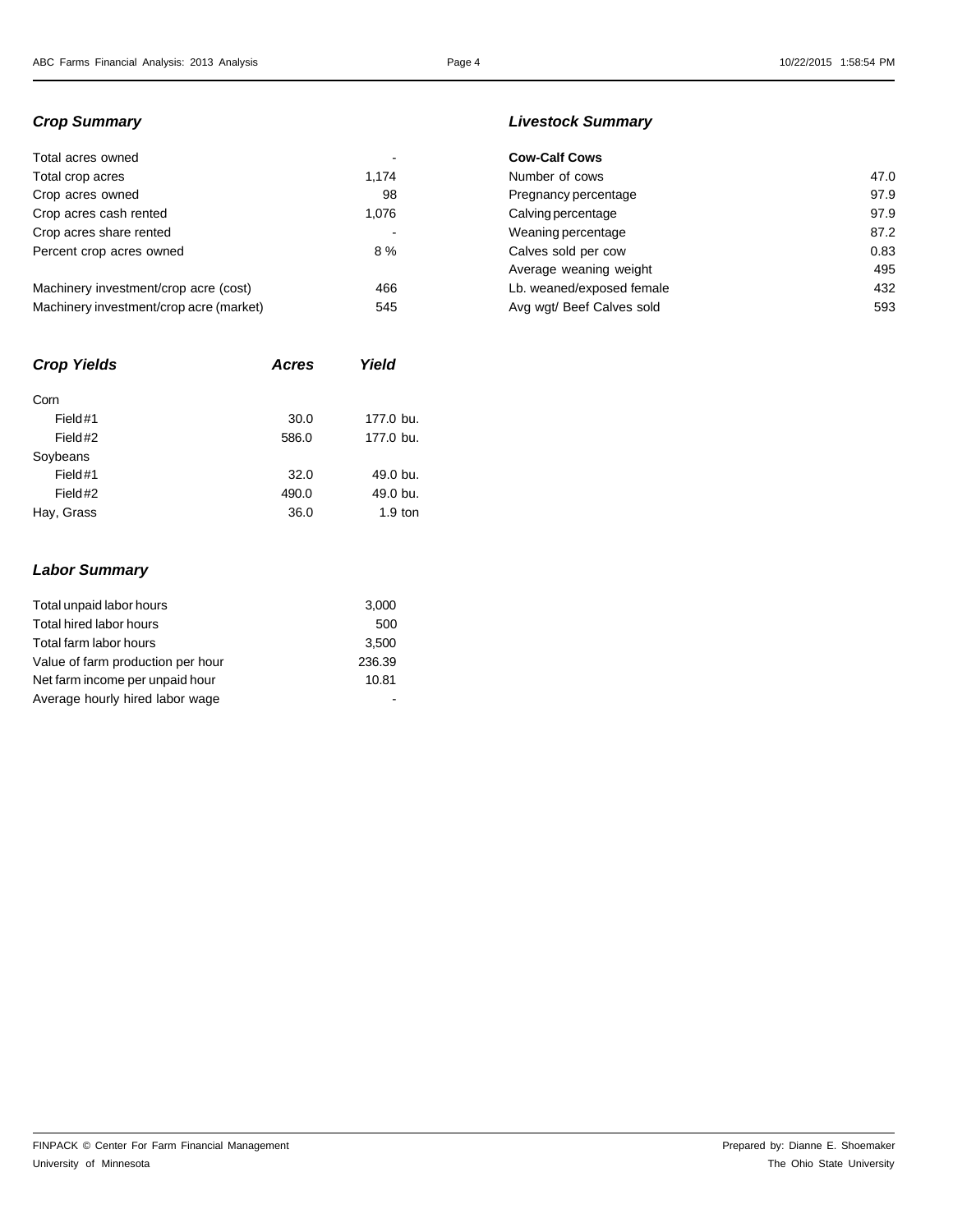# *Crop Enterprise Analysis*

|                                            | Corn         | Corn               | Soybeans     | Soybeans           | <b>Grass Hay</b> |
|--------------------------------------------|--------------|--------------------|--------------|--------------------|------------------|
|                                            | <b>Owned</b> | <b>Cash Rented</b> | <b>Owned</b> | <b>Cash Rented</b> | <b>Owned</b>     |
| <b>Returns</b>                             |              |                    |              |                    |                  |
| Acres                                      | 30.00        | 586.00             | 32.00        | 490.00             | 36.00            |
| Unit                                       | bu.          | bu.                | bu.          | bu.                | ton              |
| Yield per acre                             | 177.00       | 177.00             | 49.00        | 49.00              | 1.90             |
| Share of production (%)                    | 100.00       | 100.00             | 100.00       | 100.00             | 100.00           |
| Value per unit                             | 4.25         | 4.25               | 12.35        | 12.35              | 135.00           |
| Total product value                        | 752.25       | 752.25             | 605.15       | 605.15             | 256.50           |
|                                            | 11.71        | 11.71              | 3.68         | 3.68               |                  |
| Crop insurance                             |              |                    |              |                    |                  |
| Other crop income<br>Gross return per acre | 763.96       | 763.96             | 608.83       | 608.83             | 256.50           |
|                                            |              |                    |              |                    |                  |
| <b>Direct Expenses</b>                     |              |                    |              |                    |                  |
| Seed                                       | 118.11       | 118.11             | 50.34        | 50.34              |                  |
| Fertilizer                                 | 142.25       | 142.25             | 36.87        | 36.87              | 8.89             |
| Crop chemicals                             | 31.68        | 31.68              | 34.63        | 34.63              | 6.53             |
| Crop insurance                             | 23.00        | 23.00              | 26.46        | 26.46              |                  |
| Drying expense                             | 14.36        | 14.36              |              |                    |                  |
| Storage                                    | 0.75         | 0.75               |              |                    |                  |
| Custom hire                                | 6.84         | 6.84               | 6.84         | 6.84               | 6.84             |
| Land rent                                  |              | 260.26             |              | 260.26             |                  |
| Consultants                                | 6.13         | 6.13               | 6.13         | 6.13               |                  |
| Marketing                                  | 3.82         | 3.82               | 1.45         | 1.45               |                  |
| Miscellaneous                              | 3.10         | 3.10               | 3.10         | 3.10               |                  |
| Fuel & oil                                 | 25.44        | 25.44              | 20.81        | 20.81              | 13.88            |
| Repairs                                    | 34.00        | 34.00              | 27.82        | 27.82              | 18.55            |
| Operating interest                         | 12.37        | 12.37              | 10.12        | 10.12              | 6.75             |
| Total direct expenses                      | 421.85       | 682.11             | 224.57       | 484.83             | 61.43            |
| Return over direct expenses                | 342.11       | 81.85              | 384.26       | 124.00             | 195.07           |
| <b>Overhead Expenses</b>                   |              |                    |              |                    |                  |
| Real estate taxes                          | 35.35        |                    | 35.35        |                    | 35.35            |
| Farm insurance                             | 9.26         | 9.26               | 7.58         | 7.58               | 5.05             |
| <b>Utilities</b>                           | 4.44         | 4.44               | 3.63         | 3.63               | 2.42             |
| Interest on interm. debt                   | 13.97        | 13.97              | 11.43        | 11.43              | 7.62             |
| Interest on Ing term debt                  | 84.65        |                    | 84.65        |                    | 84.65            |
| Machinery depreciation                     | 72.16        | 72.16              | 59.04        | 59.04              | 39.36            |
| Building depreciation                      | 1.90         | 1.90               | 1.55         | 1.55               | 1.03             |
| Miscellaneous                              | 4.81         | 4.81               | 3.93         | 3.93               | 2.62             |
| Total overhead expenses                    | 226.53       | 106.53             | 207.16       | 87.16              | 178.11           |
| Total dir & ovhd expenses                  | 648.38       | 788.64             | 431.73       | 571.99             | 239.54           |
| Net return per acre                        | 115.58       | $-24.68$           | 177.10       | 36.84              | 16.96            |
| Government payments                        | 7.78         | 7.78               | 7.78         | 7.78               |                  |
| Net return with govt pmts                  | 123.37       | $-16.89$           | 184.89       | 44.63              | 16.96            |
| Labor & management charge                  | 67.64        | 67.64              | 55.34        | 55.34              | 36.90            |
| Net return over lbr & mgt                  | 55.72        | $-84.54$           | 129.54       | $-10.72$           | $-19.93$         |
| <b>Cost of Production Per Unit</b>         |              |                    |              |                    |                  |
| Total direct expenses                      | 2.38         | 3.85               | 4.58         | 9.89               | 32.33            |
| Total dir & ovhd expenses                  | 3.66         | 4.46               | 8.81         | 11.67              | 126.07           |
| Less govt & other income                   | 3.55         | 4.35               | 8.58         | 11.44              | 126.07           |
| With labor & management                    | 3.94         | 4.73               | 9.71         | 12.57              | 145.49           |
| Net value per unit                         | 4.25         | 4.25               | 12.35        | 12.35              | 135.00           |
| Machinery cost per acre                    | 152.41       | 152.41             | 125.94       | 125.94             | 86.24            |
| Est. labor hours per acre                  | 3.13         | 3.13               | 2.56         | 2.56               | 1.71             |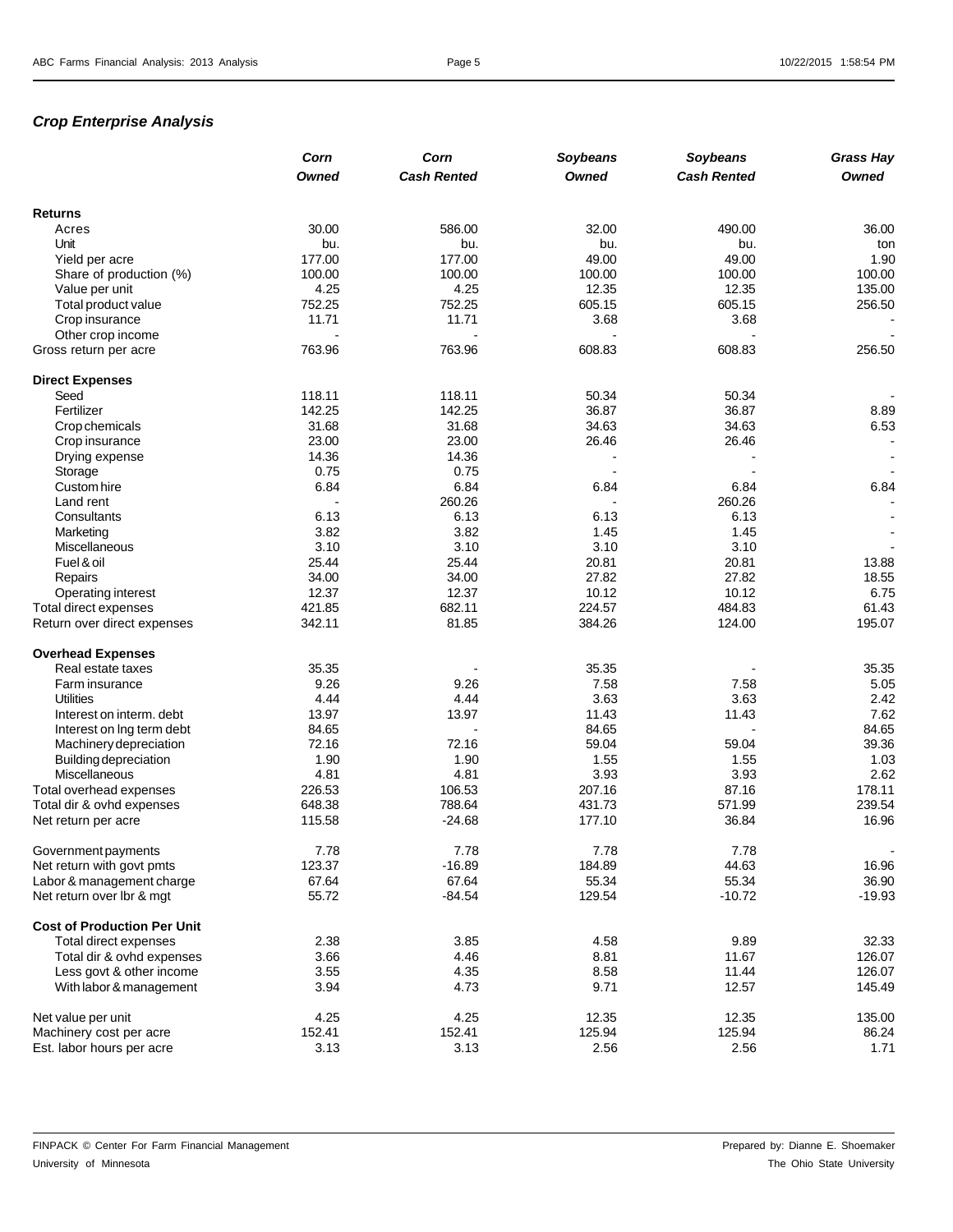### *LIVESTOCK ENTERPRISE ANALYSIS -- Beef Cow-Calf*

|                                       | Per Cwt. |                 | Per                      |             | <b>Enterprise</b>       |              |       |
|---------------------------------------|----------|-----------------|--------------------------|-------------|-------------------------|--------------|-------|
|                                       |          | <b>Produced</b> |                          | Cow         |                         | <b>Total</b> |       |
|                                       | Quantity |                 | Value                    | Quantity    | Value                   | Quantity     | Value |
| <b>Returns</b>                        |          |                 |                          |             |                         |              |       |
| <b>Beef Calves</b>                    |          | 87.44 lb.       | 130.48                   | 491.77 lb.  | 733.81                  | 23113.0 lb.  | 34489 |
| <b>Cull sales</b>                     |          | 12.56 lb.       | 5.80                     | 70.64 lb.   | 32.62                   | 3320.0 lb.   | 1533  |
| Other income                          |          |                 |                          |             |                         |              |       |
| Gross return                          |          | 100.00 lb.      | 136.28                   | 562.40 lb.  | 766.43                  | 26433.0 lb.  | 36022 |
| Gross margin                          |          | 100.00 lb.      | 136.28                   | 562.40 lb.  | 766.43                  | 26433.0 lb.  | 36022 |
| <b>Direct Expenses</b>                |          |                 |                          |             |                         |              |       |
| Hay, Grass                            |          | 628.00 lb.      | 47.10                    | 3531.91 lb. | 264.89                  | 83.0 ton     | 12450 |
| Corn                                  |          | 1.89 bu.        | 8.51                     | 10.64 bu.   | 47.87                   | 500.0 bu.    | 2250  |
| <b>Protein Vit Minerals</b>           |          | 63.56 lb.       | 9.26                     | 357.45 lb.  | 52.09                   | 8.4 ton      | 2448  |
| Veterinary                            |          |                 | 6.44                     |             | 36.19                   |              | 1701  |
| Supplies                              |          |                 | 5.49                     |             | 30.89                   |              | 1452  |
| <b>Utilities</b>                      |          |                 | 1.99                     |             | 11.17                   |              | 525   |
| Marketing                             |          |                 | 0.94                     |             | 5.30                    |              | 249   |
| Fuel & oil                            |          |                 | 5.38                     |             | 30.27                   |              | 1423  |
| Repairs                               |          |                 | 7.20                     |             | 40.47                   |              | 1902  |
| Total direct expenses                 |          |                 | 92.31                    |             | 519.14                  |              | 24400 |
| Return over direct expenses           |          |                 | 43.97                    |             | 247.28                  |              | 11622 |
| <b>Overhead Expenses</b>              |          |                 |                          |             |                         |              |       |
| Real estate taxes                     |          |                 | 0.27                     |             | 1.50                    |              | 71    |
| Farm insurance                        |          |                 | 1.96                     |             | 11.02                   |              | 518   |
| <b>Utilities</b>                      |          |                 | 0.00                     |             | $-0.01$                 |              | 0     |
| Interest on interm. debt              |          |                 | 1.15                     |             | 6.44                    |              | 303   |
| Interest on Ing term debt             |          |                 | 1.65                     |             | 9.29                    |              | 437   |
| Machinery depreciation                |          |                 | 5.92                     |             | 33.30                   |              | 1565  |
| <b>Building depreciation</b>          |          |                 | 0.85                     |             | 4.77                    |              | 224   |
| Miscellaneous                         |          |                 | 1.02                     |             | 5.72                    |              | 269   |
| Total overhead expenses               |          |                 | 12.81                    |             | 72.03                   |              | 3385  |
| Total dir & ovhd expense              |          |                 | 105.12                   |             | 591.18                  |              | 27785 |
| Net return                            |          |                 | 31.16                    |             | 175.25                  |              | 8237  |
| Labor & management charge             |          |                 | 14.31                    |             | 80.50                   |              | 3784  |
| Net return over lbr & mgt             |          |                 | 16.85                    |             | 94.75                   |              | 4453  |
| Est. labor hours per unit             |          |                 | 0.66                     |             | 3.72                    |              | 175   |
| <b>Cost of Prod Per Cwt. Produced</b> |          |                 | <b>Other Information</b> |             |                         |              |       |
| Total direct expenses                 | 92.31    |                 | Number of cows           | 47.0        | Calf death loss percent |              | 8.7   |
| Total dir & ovhd expenses             | 105.12   |                 | Pregnancy percentage     | 97.9        | Cows per FTE            |              | 752.0 |

Calves sold per cow 0.83 Avg wgt/ Beef Calves sold 593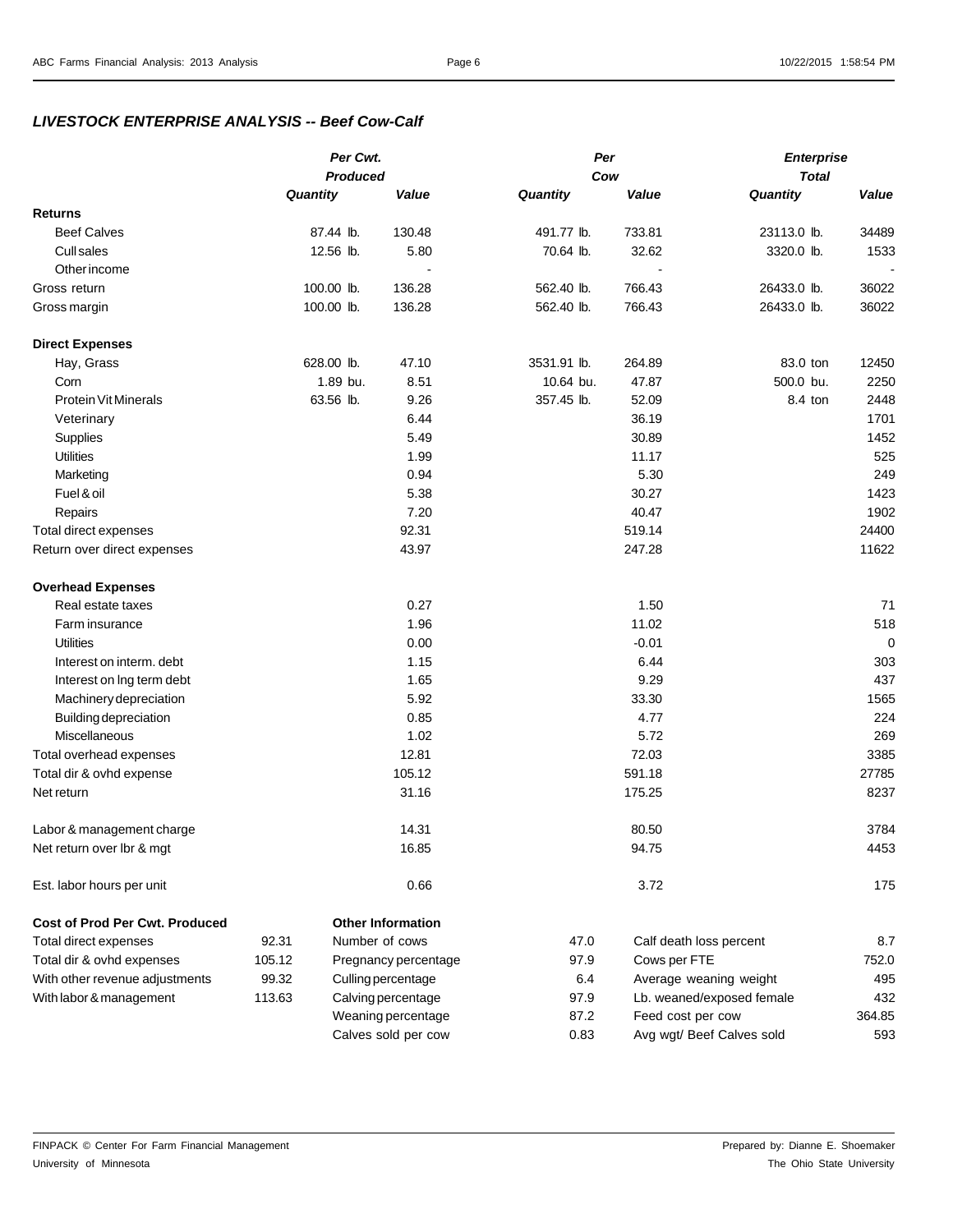### *Contributions to Overhead Expenses Nonfarm Summary*

|                                 |              | <b>Contribution</b> | Total               |                          |        |
|---------------------------------|--------------|---------------------|---------------------|--------------------------|--------|
| <b>Enterprise</b>               | <b>Units</b> | Per Unit            | <b>Contribution</b> | <b>Personal Income</b>   | Amount |
| Corn                            | 616. Acres   | 102.31              | 63,023              | Personal wages & salary  | 16,787 |
| Soybeans                        | 522. Acres   | 147.74              | 77,120              | Personal business income |        |
| Hay, Grass                      | 36.0 Acres   | 195.07              | 7,023               | Personal rental income   |        |
| Cow-Calf                        | 47.0 Cow     | 247.28              | 11,622              | Personal interest income | 280    |
| Total contributions             |              |                     | 158,788             | Personal cash dividends  |        |
|                                 |              |                     |                     | Tax refunds              |        |
| <b>Overhead expenses</b>        |              |                     |                     | Other personal income    |        |
| Real estate taxes               |              |                     | 3,535               | Total personal income    | 17,067 |
| Farm insurance                  |              |                     | 10,357              |                          |        |
| Utilities                       |              |                     | 4,721               |                          |        |
| Interest on interm. debt        |              |                     | 15,144              |                          |        |
| Interest on Ing term debt       |              |                     | 8,733               |                          |        |
| Machinery depreciation          |              |                     | 78,249              |                          |        |
| Building depreciation           |              |                     | 2,240               |                          |        |
| <b>Miscellaneous</b>            |              |                     | 5,377               |                          |        |
| Total overhead expense          |              |                     | 128,356             |                          |        |
| Total return over overhead expe |              |                     | 30,432              |                          |        |

| <b>Personal Income</b>   | Amount |
|--------------------------|--------|
| Personal wages & salary  | 16,787 |
| Personal business income |        |
| Personal rental income   |        |
| Personal interest income | 280    |
| Personal cash dividends  |        |
| Tax refunds              |        |
| Other personal income    |        |
|                          |        |
| Total personal income    | 17,067 |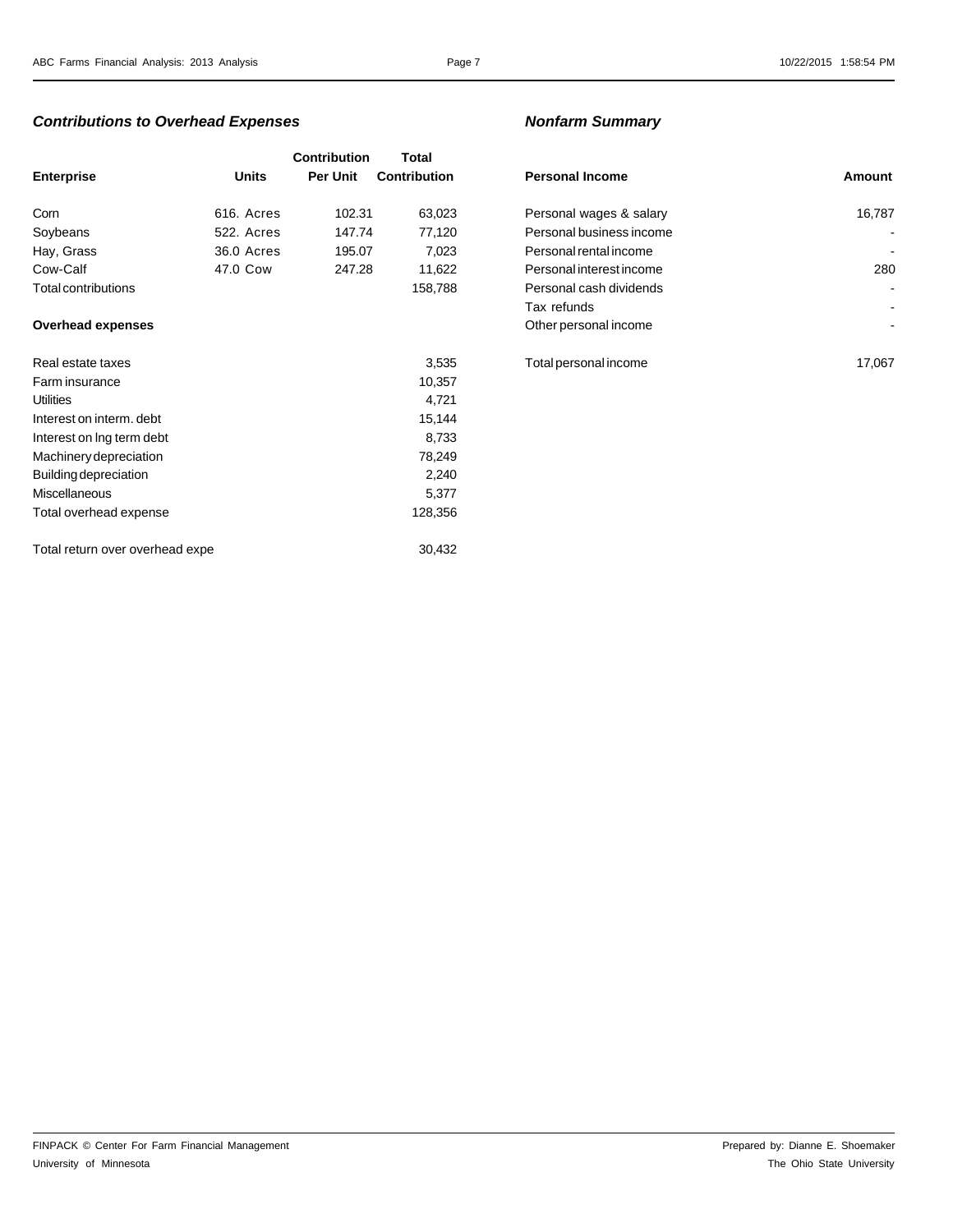### *Cash Accuracy Check*

| Beginning cash balance      | 65.579                   | Ending cash balance      | 45,579    |
|-----------------------------|--------------------------|--------------------------|-----------|
| Gross cash farm income      | 1,002,982                | Total cash farm expense  | 732,836   |
| <b>Personal income</b>      | 17.067                   | Family living expense    | 65,500    |
| Hedging account withdrawals | 10.000                   | Hedging account deposits | 6,510     |
| Capital sales               |                          | Capital purchases        | 420,500   |
| Money borrowed              | 363,761                  | Principal payments       | 150,012   |
| Gifts and inheritances      | $\overline{\phantom{0}}$ | Gifts given              | $\sim$    |
| Beginning personal savings  | $\overline{\phantom{a}}$ | Ending personal savings  |           |
|                             |                          | Income taxes             | 38,452    |
| Total inflows               | 1,459,389                | Total outflows           | 1,459,389 |

**Discrepancy (inflows - outflows) 0**

## *Liabilities Check*

| <b>Beginning liabilities</b>   |       | 837,707   |
|--------------------------------|-------|-----------|
| Money borrowed                 | $(+)$ | 363,761   |
| Principal payments             | $(-)$ | 150,012   |
| Change in accounts payable     | $(+)$ | 7.529     |
| Change in deferred liabilities | $(+)$ | $-57.061$ |
| Ending liabilities calculated  | $(=)$ | 1.001.925 |
| Ending liabilities reported    | $(-)$ | 1,001,925 |
| <b>Discrepancy</b>             | $(=)$ | 0         |

# *Crop & Feed Check*

| Crop                    | Corn    | Soybeans | All Hay |
|-------------------------|---------|----------|---------|
| Beginning inventory     | 95,250  | 25,592   | 35      |
| Beginning CCC inventory |         |          |         |
| Produced                | 109,032 | 25,578   | 68      |
| Purchased               |         |          | 15      |
| <b>Total sources</b>    | 204,282 | 51,170   | 118     |
|                         |         |          |         |
| Sold                    | 94,750  | 25,592   |         |
| Fed                     | 500     |          | 83      |
| Ending inventory        | 109,032 | 25,578   | 35      |
| Ending CCC inventory    |         |          |         |
| Total uses              | 204,282 | 51,170   | 118     |
| Discrepancy             | 0       | 0        | 0       |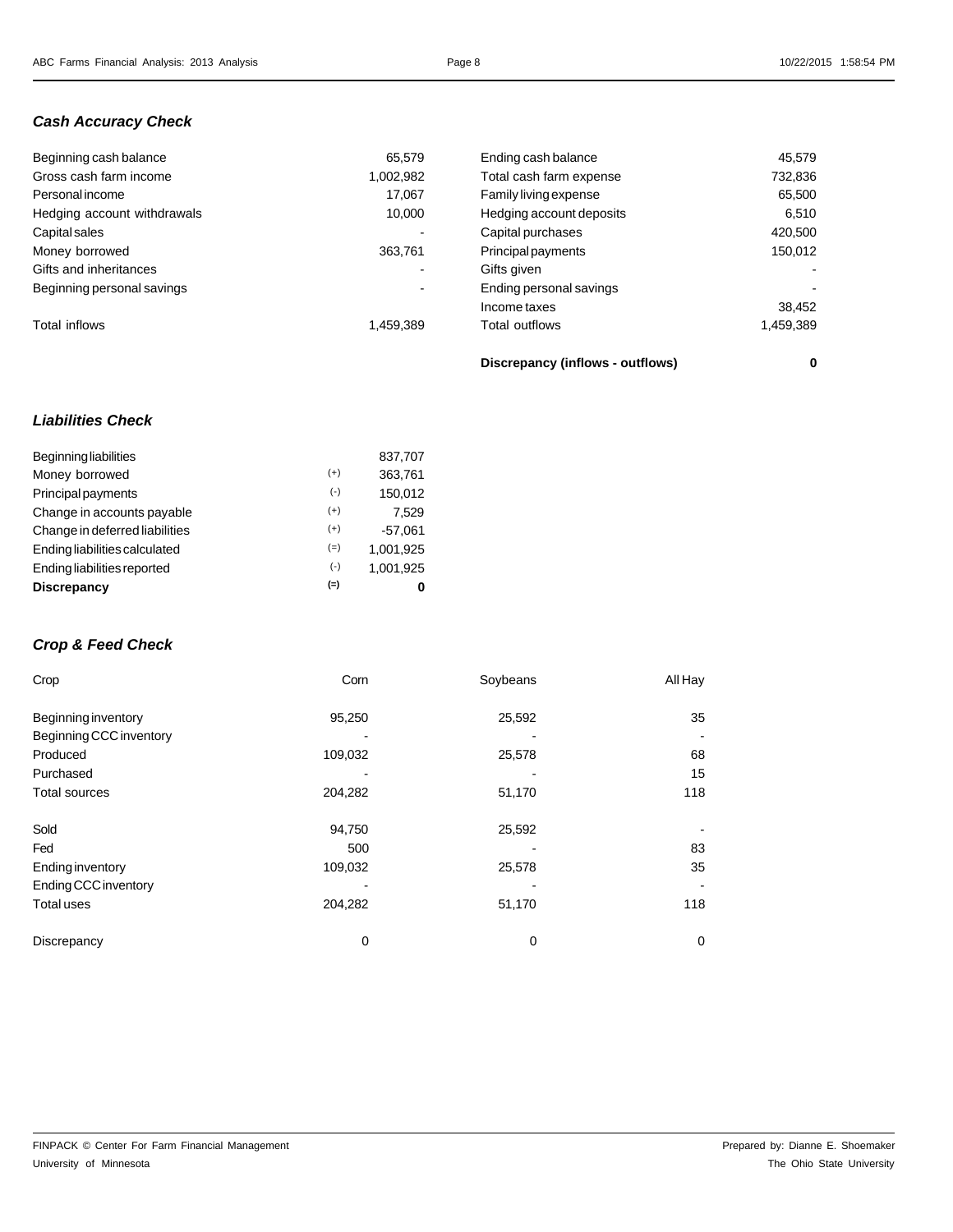







**Current Ratio**

The extent to which current farm assets, if liquidated, would cover current farm liabilities.

Total current farm assets divided by total current farm liabilities.



Vulnerable Less than 1.3

### **Working Capital to Gross Revenues**

Measures operating capital available against the size of the business.

Working capital divided by gross revenues.



| Debt to Asset Ratio (mkt)<br>The proportion of total farm assets owed to creditors. |            |                                               |  |  |  |  |
|-------------------------------------------------------------------------------------|------------|-----------------------------------------------|--|--|--|--|
|                                                                                     |            |                                               |  |  |  |  |
|                                                                                     |            | Total farm debt divided by total farm assets. |  |  |  |  |
|                                                                                     |            |                                               |  |  |  |  |
|                                                                                     | Strong     | Less than 30%                                 |  |  |  |  |
|                                                                                     | Caution    | 30% to 60%                                    |  |  |  |  |
|                                                                                     | Vulnerable | Greater than 60%                              |  |  |  |  |

### **Debt to Equity Ratio (mkt)**

The relative amount of money borrowed as a percentage of equity capital.

Farm debt divided by equity.



Strong Less than 0.43 Vulnerable Greater than 1.5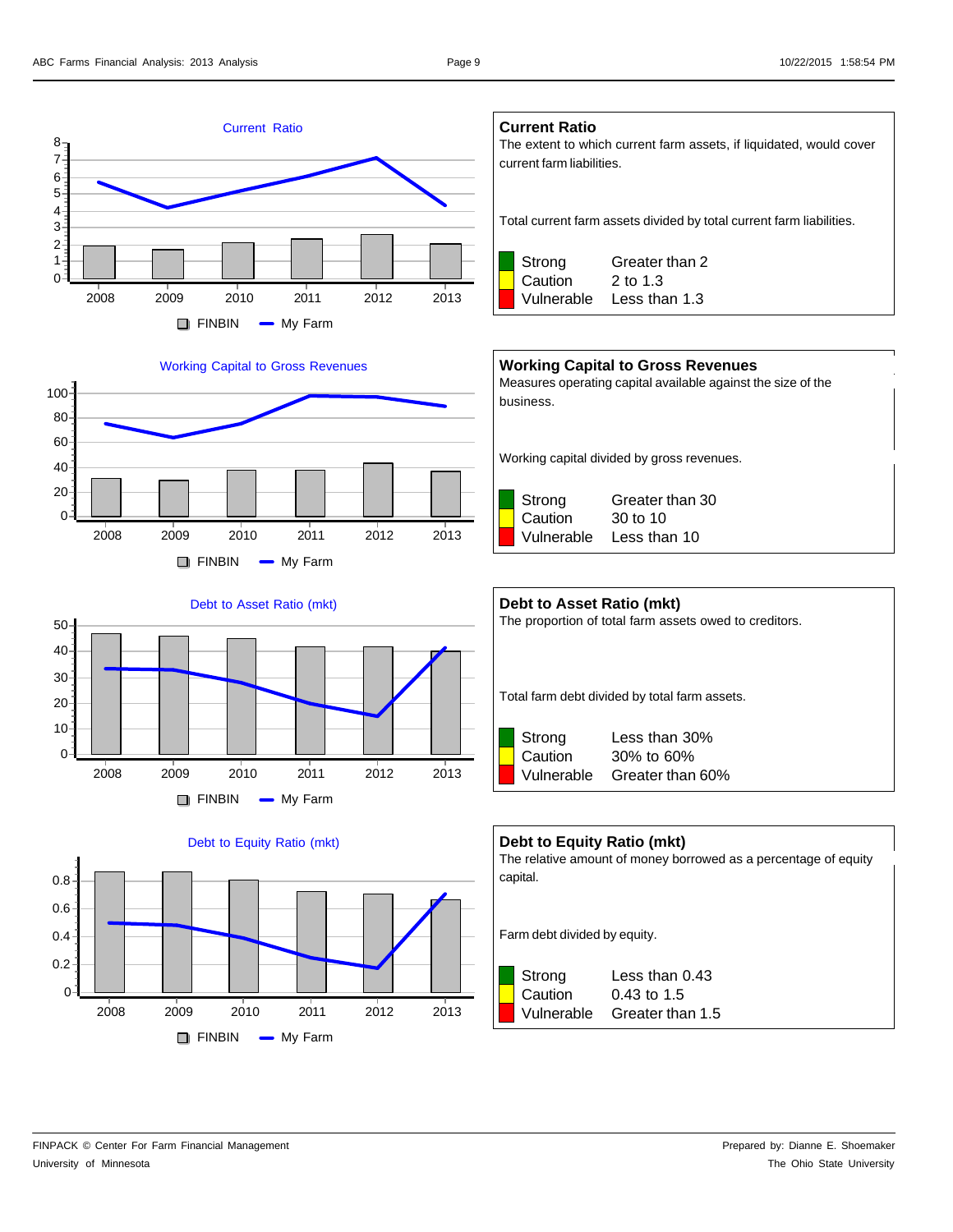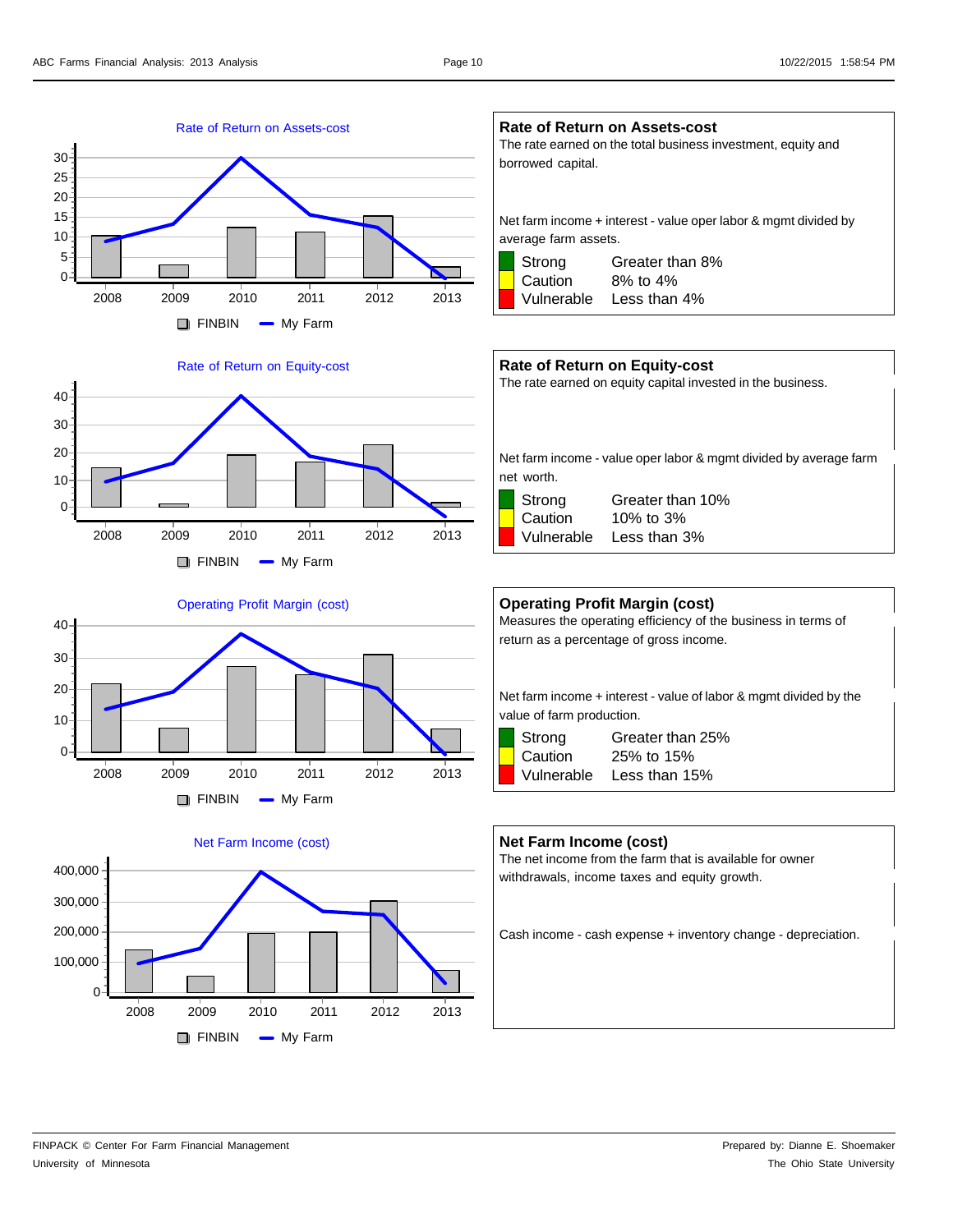







### **Term Debt Coverage Ratio**

The ability of the business to generate enough income to cover all scheduled intermediate and long term debt payments.

Net farm oper income + net nonfarm income + interest on term debt fam liv & taxes / term debt prin & int.

Strong Greater than 1.75 Caution 1.75 to 1.25 Vulnerable Less than 1.25

### **Replacement Margin Coverage Ra**

A ratio below 1.0 indicates you did not generate enough income to cover term debt payments and unfunded capital purchases.



### **Asset Turnover Rate (cost)**

Measures efficiency of capital invested in the business in terms of the gross revenue generated by each dollar of investment.

Value of farm production divided by average farm assets.



Strong Greater than 45% Caution 45% to 30% Vulnerable Less than 30%

# **Operating Expense Ratio** The portion of gross revenue used to pay operating expenses.

Farm operating expense - interest expense divided by gross income.



Strong Less than 60% Caution 60% to 80% Vulnerable Greater than 80%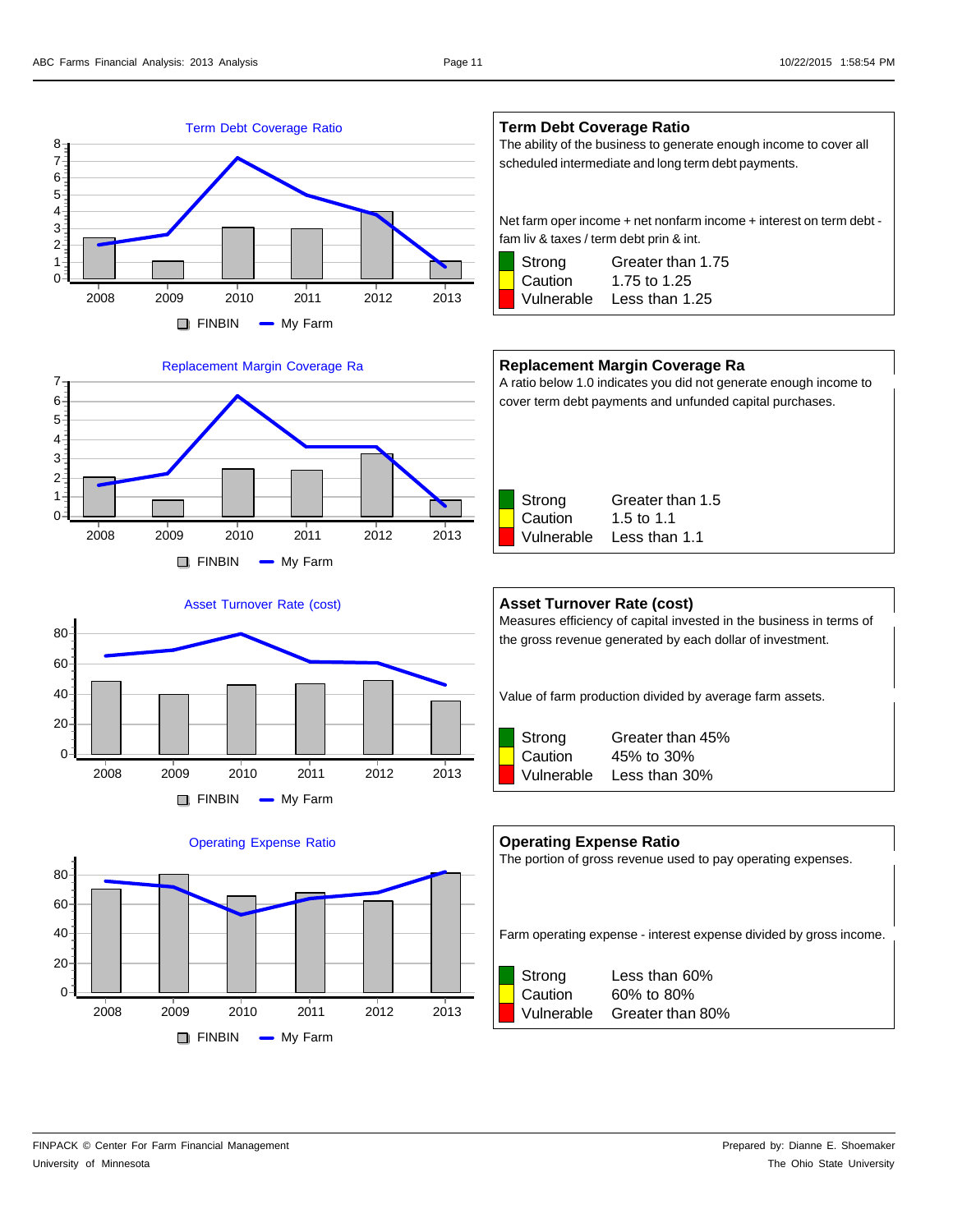| <b>Comparative Balance Sheets (cost)</b> |
|------------------------------------------|
|------------------------------------------|

|                                   | 2007           | 2008    | 2009                | 2010      | 2011           | 2012      | 2013      |
|-----------------------------------|----------------|---------|---------------------|-----------|----------------|-----------|-----------|
| <b>Current Assets</b>             |                |         |                     |           |                |           |           |
| Cash and checking                 | 20,799         | 23,262  | 10,986              | 24,828    | 29,779         | 65,579    | 45,579    |
| Prepaid exp. & supplies           | 86,352         | 47,000  | 60,843              | 69,145    | 116,016        | 112,225   | 133,632   |
| Accounts receivable               | 1,400          | 1,400   |                     |           |                |           |           |
| Hedging accounts                  |                |         |                     |           | 2,733          | 2,733     | 2,733     |
| Other current assets              | $\blacksquare$ | 5,184   | 6,000               |           | $\blacksquare$ |           |           |
| Crop inventory                    | 478,657        | 517,674 | 568,475             | 859,950   | 950,395        | 958,592   | 783,999   |
| <b>Total Current Assets</b>       | 587,208        | 594,520 | 646,304             | 953,923   | 1,098,923      | 1,139,129 | 965,943   |
|                                   |                |         |                     |           |                |           |           |
| <b>Intermediate Assets</b>        |                |         |                     |           |                |           |           |
| <b>Breeding livestock</b>         | 14,637         | 14,799  | 13,710              | 28,298    | 26,157         | 27,732    | 27,732    |
| Machinery and equipment           | 238,773        | 244,595 | 243,627             | 251,831   | 266,825        | 380,229   | 680,156   |
| <b>Titled vehicles</b>            | 40,210         | 34,179  | 29,052              | 24,694    | 20,990         | 17,841    | 15,165    |
| <b>Total Interm. Assets</b>       | 293,620        | 293,573 | 286,389             | 304,823   | 313,972        | 425,802   | 723,053   |
|                                   |                |         |                     |           |                |           |           |
| <b>Long Term Assets</b>           |                |         |                     |           |                |           |           |
| Land                              |                | 130,000 | 130,000             | 130,000   | 130,020        | 130,020   | 130,020   |
| Buildings & improvements          | 1,800          | 55,000  | 52,250              | 49,637    | 47,155         | 44,797    | 42,557    |
| <b>Total Long Term Assets</b>     | 1,800          | 185,000 | 182,250             | 179,637   | 177,175        | 174,817   | 172,577   |
| <b>Total Farm Assets</b>          | 882,628        |         | 1,073,092 1,114,943 | 1,438,383 | 1,590,070      | 1,739,748 | 1,861,574 |
| <b>Total Personal Assets</b>      | 19,600         | 28,600  | 96,870              | 118,845   | 119,774        | 130,703   | 172,703   |
| <b>Total All Assets</b>           | 902,228        |         | 1,101,692 1,211,813 | 1,557,228 | 1,709,844      | 1,870,451 | 2,034,277 |
|                                   |                |         |                     |           |                |           |           |
| <b>Current Liabillities</b>       |                |         |                     |           |                |           |           |
| Accrued interest                  | 1,987          | 8,338   | 9,904               | 19,140    | 13,263         | 9,630     | 17,160    |
| <b>Total Current Loans</b>        | 7,000          | 62,957  | 108,801             | 139,354   | 123,855        | 108,356   | 119,686   |
| Principal due on term loans       | 27,076         | 33,641  | 36,513              | 26,677    | 44,455         | 41,656    | 86,618    |
| <b>Total Current Liabilities</b>  | 36,063         | 104,936 | 155,218             | 185,171   | 181,573        | 159,642   | 223,464   |
|                                   |                |         |                     |           |                |           |           |
| <b>Total Intermediate Loans</b>   | 174,647        | 143,668 | 110,160             | 125,287   | 80,068         | 44,257    | 207,936   |
| <b>Total Long Term Loans</b>      | 0              | 149,242 | 145,947             | 141,335   | 135,866        | 129,996   | 123,774   |
| <b>Total Farm Liabilities</b>     | 210,710        | 397,846 | 411,325             | 451,793   | 397,507        | 333,895   | 555,174   |
| <b>Total Personal Liabilities</b> | 30,000         | 30,000  | 30,000              | 30,000    | 30,000         | 30,000    | 30,000    |
| <b>Total All Liabilities</b>      | 240,710        | 427,846 | 441,325             | 481,793   | 427,507        | 363,895   | 585,174   |
|                                   |                |         |                     |           |                |           |           |
| <b>Equity</b>                     |                |         |                     |           |                |           |           |
| Retained earnings                 | 661,518        | 673,846 | 770,488             | 1,075,435 | 1,282,336      | 1,506,556 | 1,449,103 |
| <b>Retained earnings chg</b>      | 0              | 12,329  | 96,642              | 304,947   | 206,901        | 224,220   | -57,453   |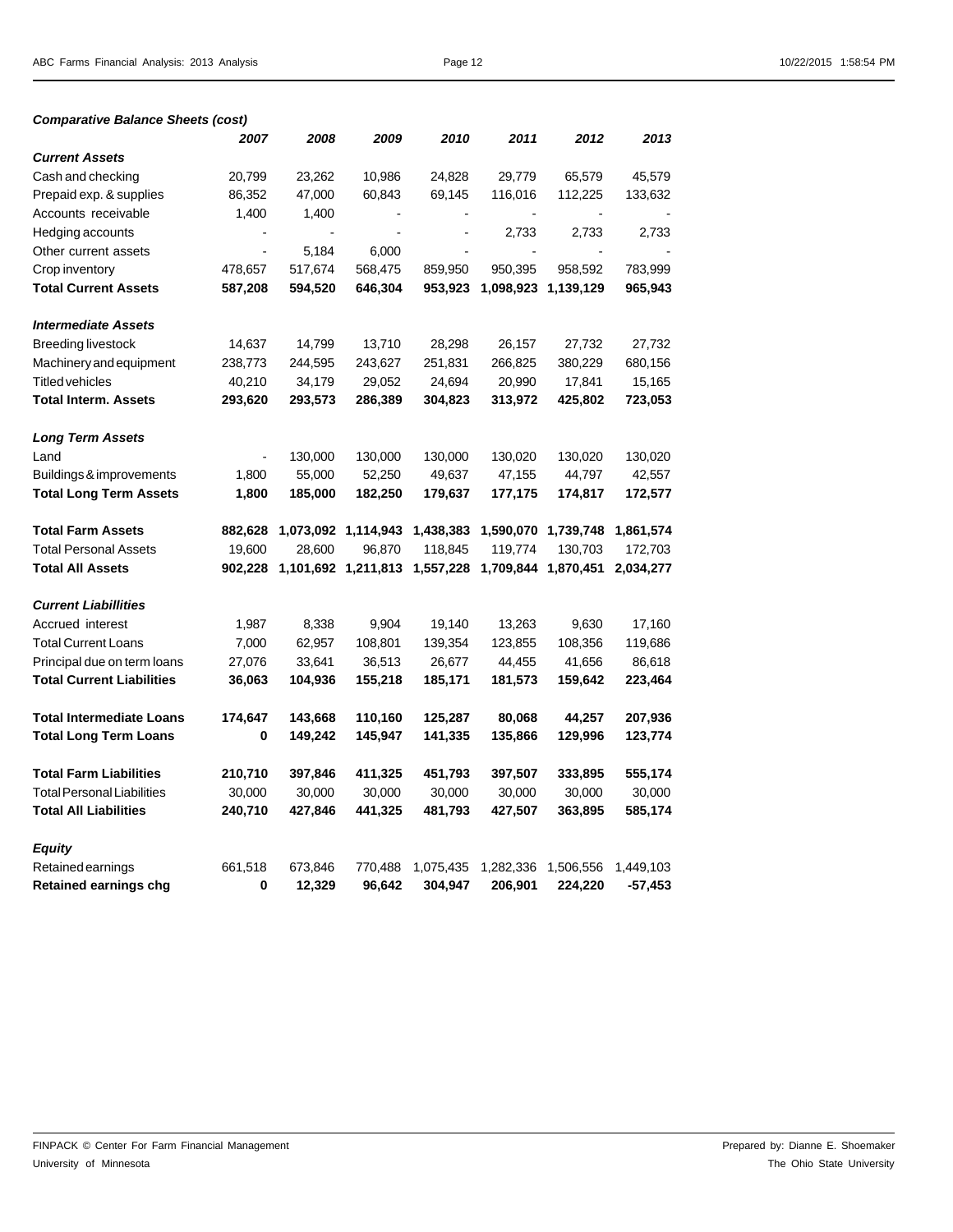| <b>Comparative Balance Sheets (market)</b> |                          |            |                     |            |           |                     |                   |
|--------------------------------------------|--------------------------|------------|---------------------|------------|-----------|---------------------|-------------------|
|                                            | 2007                     | 2008       | 2009                | 2010       | 2011      | 2012                | 2013              |
| <b>Current Assets</b>                      |                          |            |                     |            |           |                     |                   |
| Cash and checking                          | 20,799                   | 23,262     | 10,986              | 24,828     | 29,779    | 65,579              | 45,579            |
| Prepaid exp. & supplies                    | 86,352                   | 47,000     | 60,843              | 69,145     | 116,016   | 112,225             | 133,632           |
| Accounts receivable                        | 1,400                    | 1,400      |                     |            |           |                     |                   |
| Hedging accounts                           |                          |            |                     |            | 2,733     | 2,733               | 2,733             |
| Other current assets                       | $\overline{\phantom{a}}$ | 5,184      | 6,000               |            |           |                     |                   |
| Crop inventory                             | 478,657                  | 517,674    | 568,475             | 859,950    | 950,395   | 958,592             | 783,999           |
| <b>Total Current Assets</b>                | 587,208                  | 594,520    | 646,304             | 953,923    |           | 1,098,923 1,139,129 | 965,943           |
| <b>Intermediate Assets</b>                 |                          |            |                     |            |           |                     |                   |
| <b>Breeding livestock</b>                  | 17,750                   | 17,950     | 19,000              | 35,500     | 36,500    | 38,075              | 38,075            |
| Machinery and equipment                    | 300,000                  | 325,000    | 330,000             | 342,000    | 361,500   | 465,437             | 756,843           |
| <b>Titled vehicles</b>                     | 48,500                   | 48,500     | 48,500              | 48,500     | 37,059    | 31,500              | 26,775            |
| <b>Total Intermediate Assets</b>           | 366,250                  | 391,450    | 397,500             | 426,000    | 435,059   | 535,012             | 821,693           |
| <b>Long Term Assets</b>                    |                          |            |                     |            |           |                     |                   |
| Land                                       |                          | 150,000    | 150,000             | 165,000    | 412,500   | 495,000             | 495,000           |
| Buildings and improvements                 | 1,800                    | 60,000     | 60,000              | 58,000     | 56,000    | 53,200              | 50,540            |
| <b>Total Long Term Assets</b>              | 1,800                    | 210,000    | 210,000             | 223,000    | 468,500   | 548,200             | 545,540           |
| <b>Total Farm Assets</b>                   | 955,258                  |            | 1,195,970 1,253,804 | 1,602,923  |           | 2,002,482 2,222,341 | 2,333,176         |
| <b>Total Personal Assets</b>               | 19,600                   | 28,600     | 96,870              | 119,320    | 120,435   | 131,364             | 173,364           |
| <b>Total All Assets</b>                    | 974,858                  | 1,224,570  | 1,350,674           | 1,722,243  |           | 2,122,917 2,353,705 | 2,506,540         |
| <b>Current Liabillities</b>                |                          |            |                     |            |           |                     |                   |
| Accrued interest                           | 1,987                    | 8,338      | 9,904               | 19,140     | 13,263    | 9,630               | 17,160            |
| <b>Total Current Loans</b>                 | 7,000                    | 62,957     | 108,801             | 139,354    | 123,855   | 108,356             | 119,686           |
| Principal due on term loans                | 27,076                   | 33,641     | 36,513              | 26,677     | 44,455    | 41,656              | 86,618            |
| <b>Total Current Liabilities</b>           | 36,063                   | 104,936    | 155,218             | 185,171    | 181,573   | 159,642             | 223,464           |
| <b>Total Intermediate Loans</b>            | 174,647                  | 143,668    | 110,160             | 125,287    | 80,068    | 44,257              | 207,936           |
| <b>Total Long Term Loans</b>               | 0                        | 149,242    | 145,947             | 141,335    | 135,866   | 129,996             | 123,774           |
| <b>Total Farm Liabilities</b>              | 210,710                  | 397,846    | 411,325             | 451,793    | 397,507   | 333,895             | 555,174           |
| <b>Total Personal Liabilities</b>          | 30,000                   | 30,000     | 30,000              | 30,000     | 30,000    | 30,000              | 30,000            |
| <b>Deferred liabilities</b>                | 259,012                  | 262,381    | 339,721             | 446,672    | 457,241   | 473,812             | 416,751           |
| <b>Total All Liabilities</b>               | 499,723                  | 690,227    | 781,046             | 928,464    | 884,749   |                     | 837,707 1,001,925 |
| <b>Equity</b>                              |                          |            |                     |            |           |                     |                   |
| <b>Retained earnings</b>                   | 661,518                  | 673,846    | 770,488             | 1,075,435  |           | 1,282,336 1,506,556 | 1,449,103         |
| Market valuation equity                    | $-186,382$               | $-139,503$ | $-200,860$          | $-281,657$ | $-44,168$ | 9,442               | 55,513            |
| Net worth                                  | 475,135                  | 534,343    | 569,628             | 793,779    |           | 1,238,168 1,515,998 | 1,504,616         |
| Net worth change                           | 0                        | 59,208     | 35,285              | 224,151    | 444,390   | 277,830             | $-11,382$         |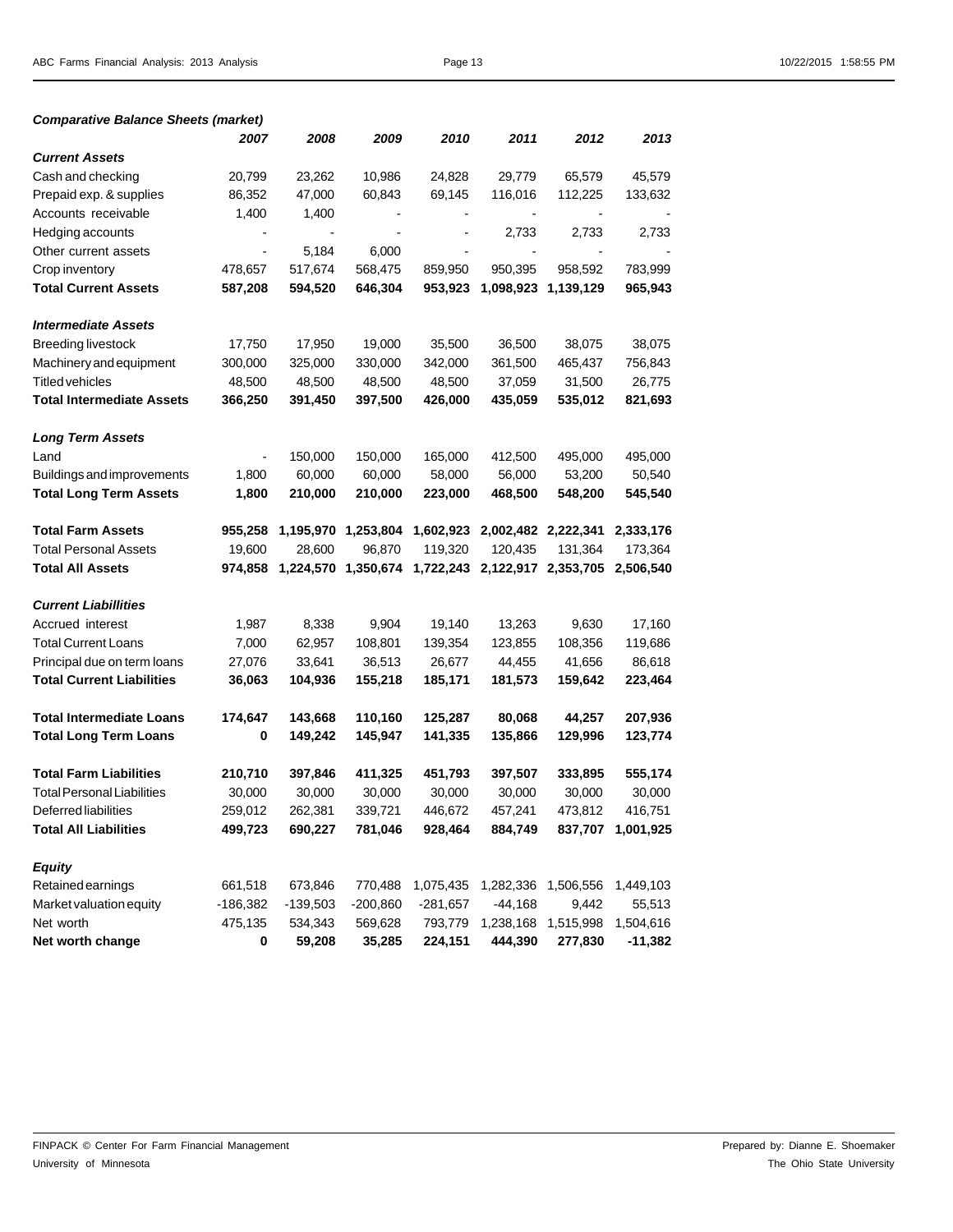*Comparative Trend*

|                                   | 2008      | 2009      | 2010      | 2011      | 2012      | 2013      |
|-----------------------------------|-----------|-----------|-----------|-----------|-----------|-----------|
| Profitability                     |           |           |           |           |           |           |
| Gross farm income (accrual)       | 649,596   | 768,585   | 1,021,853 | 935,548   | 1,013,152 | 831,879   |
| Total farm expense (accrual)      | 554,036   | 621,434   | 623,937   | 669,283   | 757,832   | 799,448   |
| Net farm income from oper.        | 95,559    | 147,151   | 397,916   | 266,265   | 255,320   | 32,432    |
| Rate of return on assets          | 9.0%      | 13.4 %    | 29.9%     | 15.6%     | 12.4 %    | $-0.3%$   |
| Rate of return on equity          | 9.3%      | 16.3%     | 40.4%     | 18.6%     | 13.8%     | $-3.2%$   |
| Operating profit margin           | 13.7%     | 19.3%     | 37.6 %    | 25.4%     | 20.4%     | $-0.8%$   |
| Asset turnover rate               | 65.4 %    | 69.3%     | 79.7 %    | 61.6%     | 60.6%     | 45.9%     |
| <b>Liquidity</b>                  |           |           |           |           |           |           |
| <b>Current ratio</b>              | 5.67      | 4.16      | 5.15      | 6.05      | 7.14      | 4.32      |
| Working capital                   | 489,584   | 491,086   | 768,752   | 917,350   | 979,487   | 742,480   |
| Working cap. to gross rev.        | 75.4 %    | 63.9%     | 75.2 %    | 98.1 %    | 96.7%     | 89.3%     |
| Solvency (market)                 |           |           |           |           |           |           |
| <b>Total assets</b>               | 1,224,570 | 1,350,674 | 1,722,243 | 2,122,917 | 2,353,705 | 2,506,540 |
| <b>Total liabilities</b>          | 427,846   | 441,325   | 481,793   | 427,507   | 363,895   | 1,001,925 |
| Net worth                         | 796,724   | 909,349   | 1,240,450 | 1,695,410 | 1,989,810 | 1,504,616 |
| Debt to asset ratio               | 33 %      | 33 %      | 28 %      | 20 %      | 15 %      | 42 %      |
| Net worth change %                | 9%        | 14 %      | 36 %      | 37 %      | 17 %      | -1 %      |
| <b>Repayment Capacity</b>         |           |           |           |           |           |           |
| Term debt coverage ratio          | 2.03      | 2.62      | 7.19      | 4.97      | 3.79      | 0.72      |
| Replacement coverage ratio        | 1.63      | 2.22      | 6.30      | 3.65      | 3.63      | 0.56      |
| <b>Efficiency</b>                 |           |           |           |           |           |           |
| Operating expense ratio           | 75.8%     | 71.9%     | 53.1 %    | 64.1%     | 67.5 %    | 82.0%     |
| Interest expense ratio            | 3.9%      | 4.4 %     | 4.0%      | 3.6%      | 2.6%      | 4.5 %     |
| <b>Other Cash Flows</b>           |           |           |           |           |           |           |
| <b>Personal income</b>            | 3,760     | 9,849     | 30,037    | 16,499    | 16,499    | 17,067    |
| Owner draws/Adj. family living    | 52,875    | 57,169    | 59,127    | 62,623    | 74,752    | 65,500    |
| <b>Crop and Livestock Summary</b> |           |           |           |           |           |           |
| Total crop acres                  |           |           |           |           |           | 1,174     |
| Crop acres owned                  |           |           |           |           |           | 98        |
| Crop acres cash rented            |           |           |           |           |           | 1,076     |
| Corn                              |           |           |           |           |           |           |
| Acres                             |           |           |           |           |           | 616       |
| Yield (bu.) / acre                |           |           |           |           |           | 177.0     |
| Price/bu.                         |           |           |           |           |           | 6.09      |
| Hay, Grass                        |           |           |           |           |           |           |
| Acres                             |           |           |           |           |           | 36        |
| Yield (ton) / acre                |           |           |           |           |           | 1.9       |
| Soybeans                          |           |           |           |           |           |           |
| Acres                             |           |           |           |           |           | 522       |
| Yield (bu.) / acre                |           |           |           |           |           | 49.0      |
| Price/bu.                         |           |           |           |           |           | 13.48     |